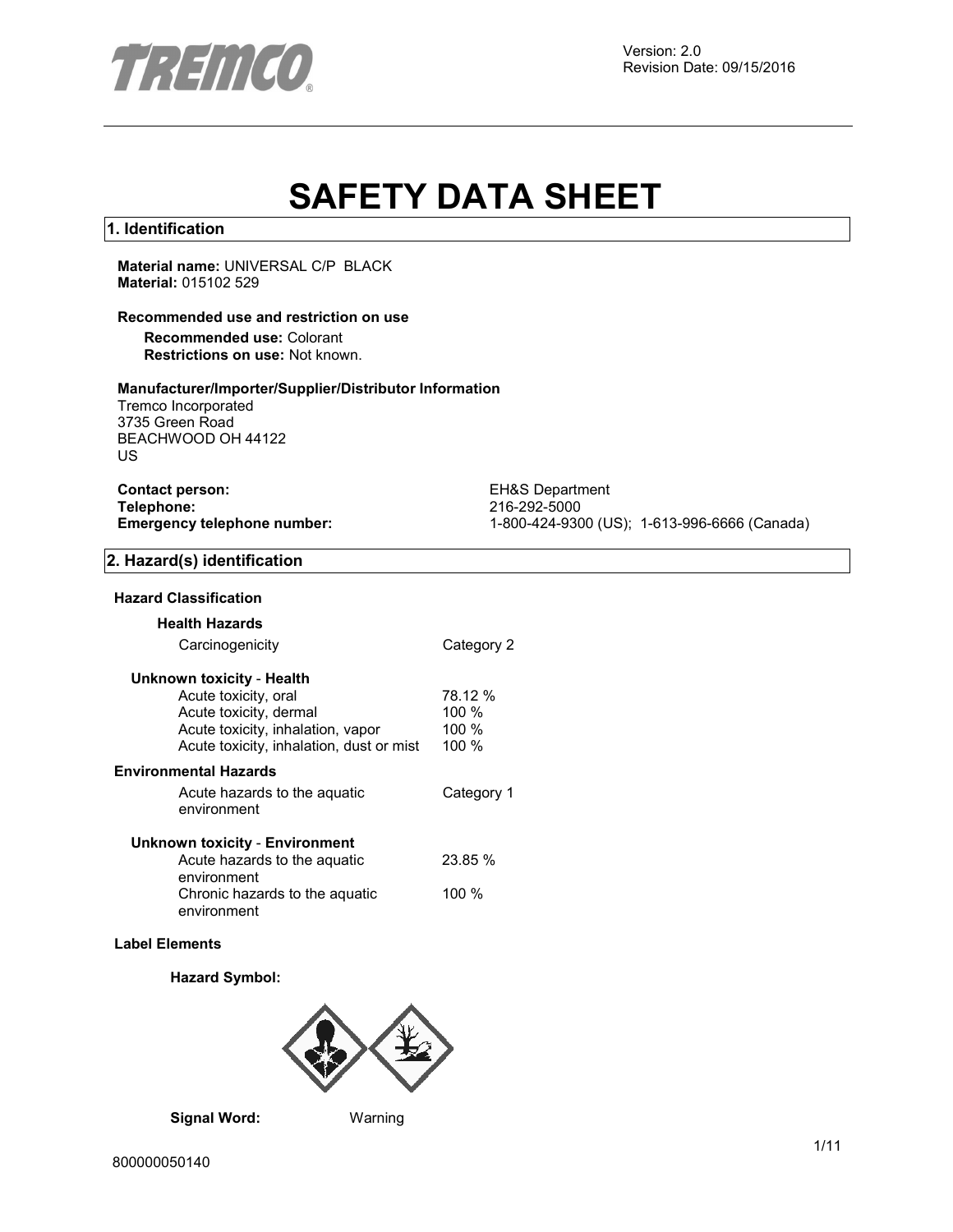

| <b>Hazard Statement:</b>                                    | Suspected of causing cancer.<br>Very toxic to aquatic life.                                                                                                                                              |
|-------------------------------------------------------------|----------------------------------------------------------------------------------------------------------------------------------------------------------------------------------------------------------|
| Precautionary<br>Statements:<br><b>Prevention:</b>          | Obtain special instructions before use. Do not handle until all safety<br>precautions have been read and understood. Use personal protective<br>equipment as required. Avoid release to the environment. |
| <b>Response:</b>                                            | If exposed or concerned: Get medical advice/attention. Collect spillage.                                                                                                                                 |
| Storage:                                                    | Store locked up.                                                                                                                                                                                         |
| Disposal:                                                   | Dispose of contents/container to an appropriate treatment and disposal<br>facility in accordance with applicable laws and regulations, and product<br>characteristics at time of disposal.               |
| Other hazards which do not<br>result in GHS classification: | None.                                                                                                                                                                                                    |

# **3. Composition/information on ingredients**

### **Mixtures**

| Chemical Identity | <b>CAS number</b> | Content in percent $(\%)^*$                                                                                        |
|-------------------|-------------------|--------------------------------------------------------------------------------------------------------------------|
| Carbon Black      | 1333-86-4         | 15 - 40%                                                                                                           |
|                   |                   | * All concentrations are percent by weight unless ingredient is a gas. Gas concentrations are in percent by volume |

| * All concentrations are percent by weight unless ingredient is a gas. Gas concentrations are in percent by volume. |  |  |
|---------------------------------------------------------------------------------------------------------------------|--|--|
|---------------------------------------------------------------------------------------------------------------------|--|--|

| 4. First-aid measures                                                  |                                                                                              |  |  |  |
|------------------------------------------------------------------------|----------------------------------------------------------------------------------------------|--|--|--|
| Ingestion:                                                             | Rinse mouth thoroughly.                                                                      |  |  |  |
| Inhalation:                                                            | Move to fresh air.                                                                           |  |  |  |
| <b>Skin Contact:</b>                                                   | Remove contaminated clothing and wash the skin thoroughly with soap and<br>water after work. |  |  |  |
| Eye contact:                                                           | Rinse immediately with plenty of water.                                                      |  |  |  |
| Most important symptoms/effects, acute and delayed                     |                                                                                              |  |  |  |
| Symptoms:                                                              | May cause skin and eye irritation.                                                           |  |  |  |
| Indication of immediate medical attention and special treatment needed |                                                                                              |  |  |  |
| Treatment:                                                             | Symptoms may be delayed.                                                                     |  |  |  |
| 5. Fire-fighting measures                                              |                                                                                              |  |  |  |
| <b>General Fire Hazards:</b>                                           | No unusual fire or explosion hazards noted.                                                  |  |  |  |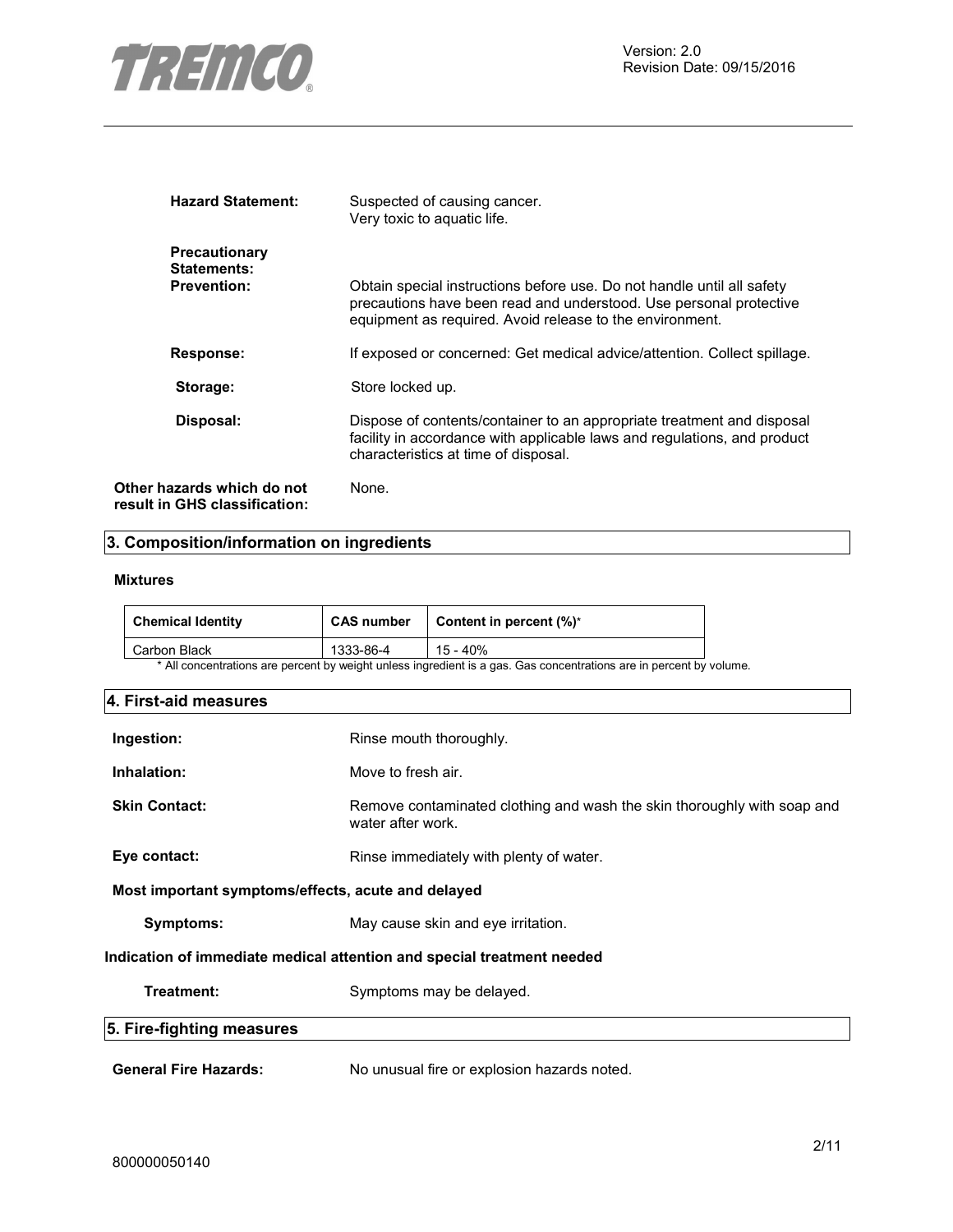

# **Suitable (and unsuitable) extinguishing media**

| Suitable extinguishing<br>media:                                           | Use fire-extinguishing media appropriate for surrounding materials.                                                                                                                                                                                                                                |
|----------------------------------------------------------------------------|----------------------------------------------------------------------------------------------------------------------------------------------------------------------------------------------------------------------------------------------------------------------------------------------------|
| Unsuitable extinguishing<br>media:                                         | Do not use water jet as an extinguisher, as this will spread the fire.                                                                                                                                                                                                                             |
| Specific hazards arising from<br>the chemical:                             | During fire, gases hazardous to health may be formed.                                                                                                                                                                                                                                              |
| Special protective equipment and precautions for firefighters              |                                                                                                                                                                                                                                                                                                    |
| <b>Special fire fighting</b><br>procedures:                                | No data available.                                                                                                                                                                                                                                                                                 |
| Special protective equipment<br>for fire-fighters:                         | Self-contained breathing apparatus and full protective clothing must be<br>worn in case of fire.                                                                                                                                                                                                   |
| 6. Accidental release measures                                             |                                                                                                                                                                                                                                                                                                    |
| Personal precautions,<br>protective equipment and<br>emergency procedures: | No data available.                                                                                                                                                                                                                                                                                 |
| Methods and material for<br>containment and cleaning<br>up:                | Dam and absorb spillages with sand, earth or other non-combustible<br>material. Collect spillage in containers, seal securely and deliver for<br>disposal according to local regulations.                                                                                                          |
| <b>Notification Procedures:</b>                                            | In the event of a spill or accidental release, notify relevant authorities in<br>accordance with all applicable regulations.                                                                                                                                                                       |
| <b>Environmental Precautions:</b>                                          | Avoid release to the environment. Prevent further leakage or spillage if safe<br>to do so.                                                                                                                                                                                                         |
| 7. Handling and storage                                                    |                                                                                                                                                                                                                                                                                                    |
| Precautions for safe handling:                                             | Do not handle until all safety precautions have been read and understood.<br>Obtain special instructions before use. Use personal protective equipment<br>as required. Provide adequate ventilation. Wear appropriate personal<br>protective equipment. Observe good industrial hygiene practices. |
| Conditions for safe storage,<br>including any<br>incompatibilities:        | Store locked up.                                                                                                                                                                                                                                                                                   |
| 8. Exposure controls/personal protection                                   |                                                                                                                                                                                                                                                                                                    |

### **Control Parameters**

**Occupational Exposure Limits**

|  | <b>Chemical Identity</b> | type | <b>Exposure Limit Values</b> | Source |
|--|--------------------------|------|------------------------------|--------|
|--|--------------------------|------|------------------------------|--------|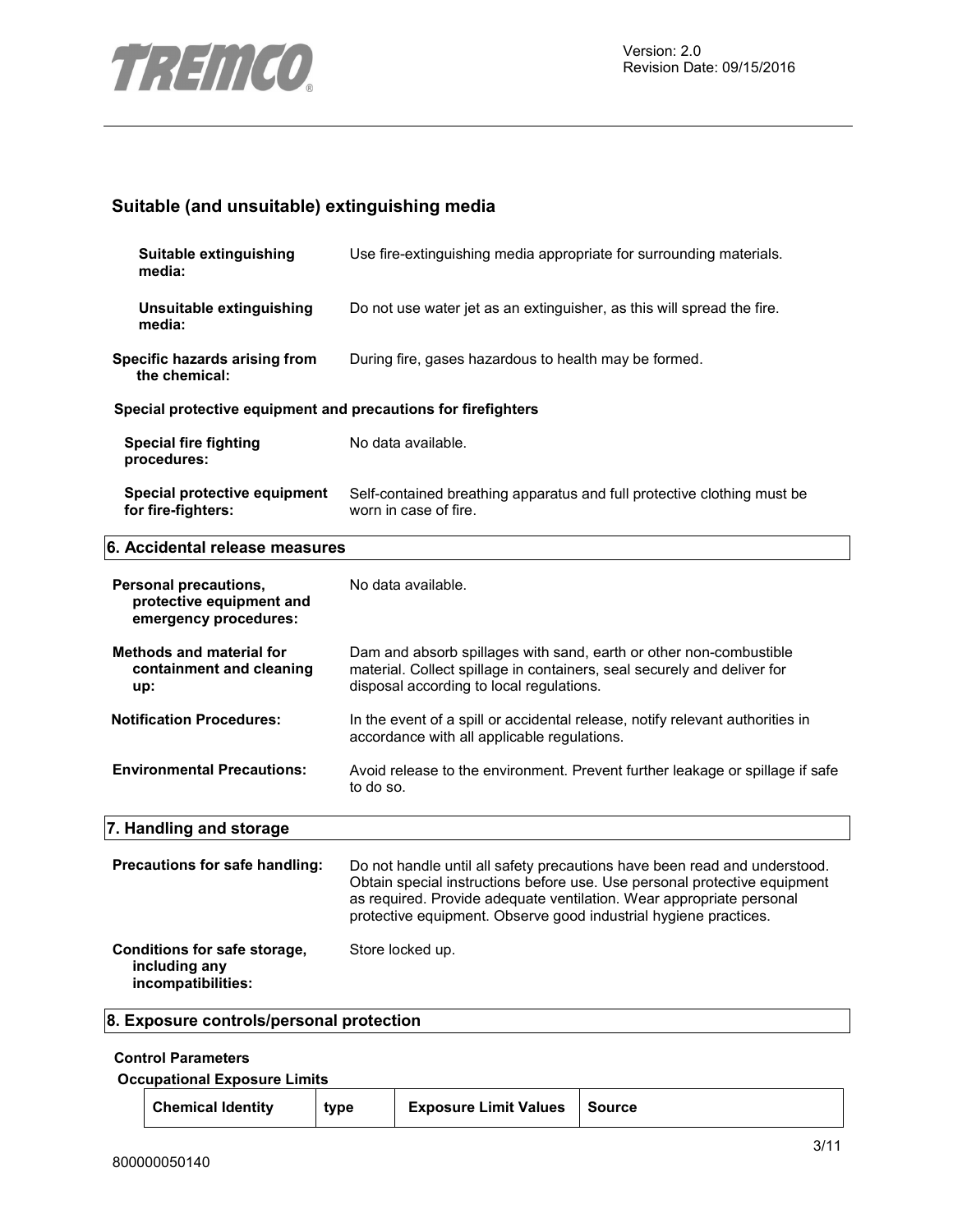

| Carbon Black -      | TWA | 3 mg/m3   US. ACGIH Threshold Limit Values    |
|---------------------|-----|-----------------------------------------------|
| Inhalable fraction. |     | (2011)                                        |
| Carbon Black        | PEL | 3.5 mg/m3   US. OSHA Table Z-1 Limits for Air |
|                     |     | Contaminants (29 CFR 1910.1000)               |
|                     |     | (02, 2006)                                    |

| <b>Chemical name</b>        | type       | <b>Exposure Limit Values</b> | <b>Source</b>                                                                                                                                                             |
|-----------------------------|------------|------------------------------|---------------------------------------------------------------------------------------------------------------------------------------------------------------------------|
| Diisodecyl phthalate        | <b>TWA</b> | $5 \text{ mg/m}$ 3           | Canada. Ontario OELs. (Control of<br>Exposure to Biological or Chemical<br>Agents) (11 2010)                                                                              |
| Carbon Black -<br>Inhalable | <b>TWA</b> | $3 \text{ mg/m}$             | Canada. British Columbia OELs.<br>(Occupational Exposure Limits for<br>Chemical Substances, Occupational<br>Health and Safety Regulation 296/97,<br>as amended) (09 2011) |
| Carbon Black                | <b>TWA</b> | $3.5 \text{ mg/m}$           | Canada. Ontario OELs. (Control of<br>Exposure to Biological or Chemical<br>Agents) (11 2010)                                                                              |
| Carbon Black                | TWA        | $3.5 \text{ mg/m}$           | Canada. Quebec OELs. (Ministry of<br>Labor - Regulation Respecting the<br>Quality of the Work Environment) (12<br>2008)                                                   |

### **Appropriate Engineering Controls**

Observe good industrial hygiene practices. Observe occupational exposure limits and minimize the risk of inhalation of vapors and mist. Mechanical ventilation or local exhaust ventilation may be required.

### **Individual protection measures, such as personal protective equipment**

| <b>General information:</b>                       | Use personal protective equipment as required.                                                                     |  |
|---------------------------------------------------|--------------------------------------------------------------------------------------------------------------------|--|
| Eye/face protection:                              | Wear goggles/face shield.                                                                                          |  |
| <b>Skin Protection</b><br><b>Hand Protection:</b> | Use suitable protective gloves if risk of skin contact.                                                            |  |
| Other:                                            | No data available.                                                                                                 |  |
| <b>Respiratory Protection:</b>                    | In case of inadequate ventilation use suitable respirator. Seek advice from<br>local supervisor.                   |  |
| Hygiene measures:                                 | Observe good industrial hygiene practices. Wash hands before breaks and<br>immediately after handling the product. |  |

# **9. Physical and chemical properties**

| <b>Physical state:</b> | liquid             |
|------------------------|--------------------|
| Form:                  | Paste              |
| Color:                 | <b>Black</b>       |
| Odor:                  | Mild               |
| Odor threshold:        | No data available. |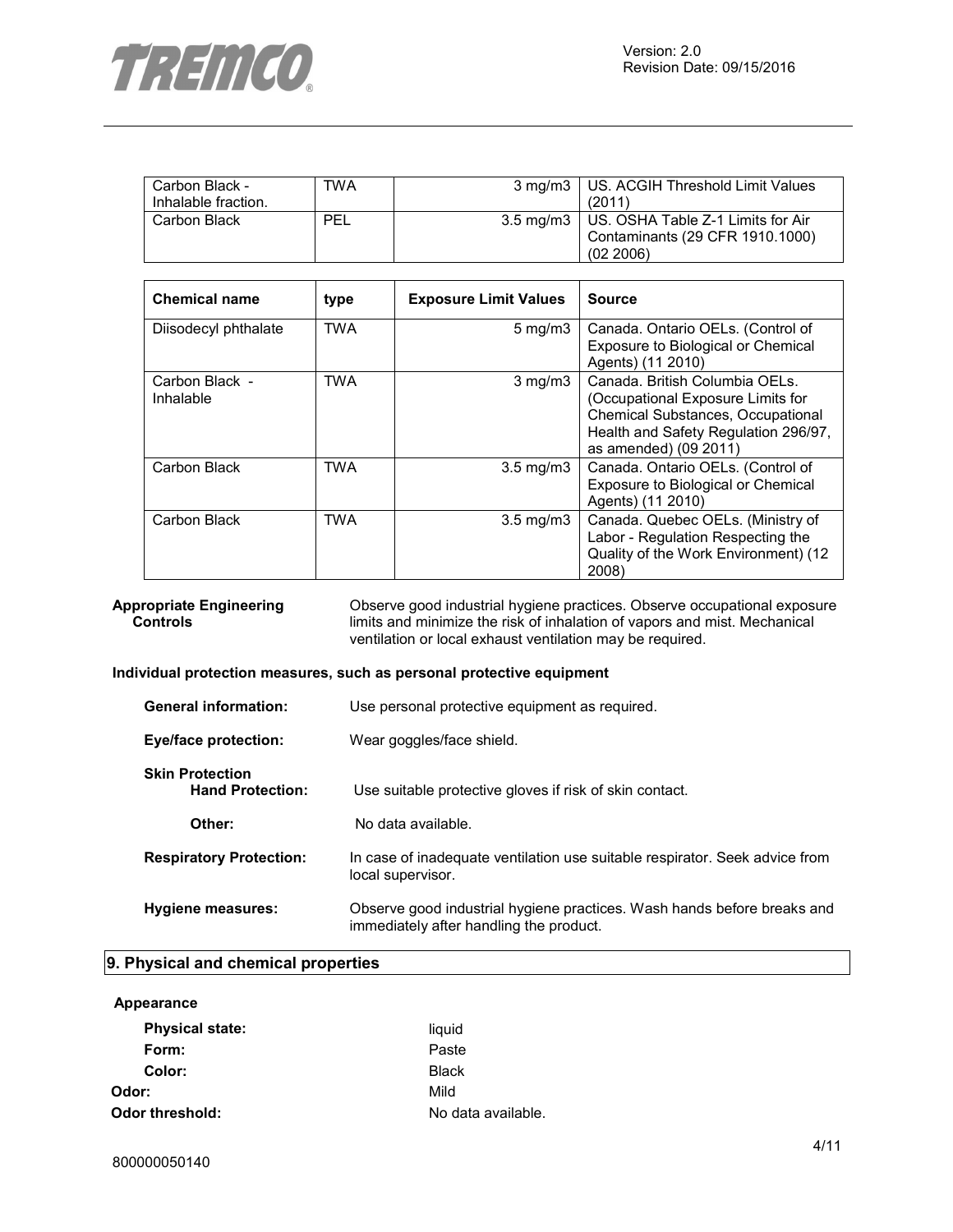

Version: 2.0 Revision Date: 09/15/2016

| pH:                                                   | No data available.                                                                             |
|-------------------------------------------------------|------------------------------------------------------------------------------------------------|
| Melting point/freezing point:                         | No data available.                                                                             |
| Initial boiling point and boiling range:              | No data available.                                                                             |
| <b>Flash Point:</b>                                   | 232 °C 450 °F (Setaflash Closed Cup)                                                           |
| <b>Evaporation rate:</b>                              | Slower than Ether                                                                              |
| Flammability (solid, gas):                            | No.                                                                                            |
| Upper/lower limit on flammability or explosive limits |                                                                                                |
| Flammability limit - upper (%):                       | No data available.                                                                             |
| Flammability limit - lower (%):                       | No data available.                                                                             |
| Explosive limit - upper (%):                          | No data available.                                                                             |
| Explosive limit - lower (%):                          | No data available.                                                                             |
| Vapor pressure:                                       | No data available.                                                                             |
| Vapor density:                                        | Vapors are heavier than air and may travel along the floor and<br>in the bottom of containers. |
| <b>Relative density:</b>                              | 1.56                                                                                           |
| Solubility(ies)                                       |                                                                                                |
| <b>Solubility in water:</b>                           | Practically Insoluble                                                                          |
| Solubility (other):                                   | No data available.                                                                             |
| Partition coefficient (n-octanol/water):              | No data available.                                                                             |
| Auto-ignition temperature:                            | No data available.                                                                             |
| <b>Decomposition temperature:</b>                     | No data available.                                                                             |
| <b>Viscosity:</b>                                     | No data available.                                                                             |
|                                                       |                                                                                                |

# **10. Stability and reactivity**

| <b>Reactivity:</b>                            | No data available.                                                                                 |
|-----------------------------------------------|----------------------------------------------------------------------------------------------------|
| <b>Chemical Stability:</b>                    | Material is stable under normal conditions.                                                        |
| <b>Possibility of hazardous</b><br>reactions: | No data available.                                                                                 |
| Conditions to avoid:                          | Avoid heat or contamination.                                                                       |
| Incompatible Materials:                       | Avoid contact with oxidizing agents (e.g. nitric acid, peroxides and<br>chromates).                |
| <b>Hazardous Decomposition</b><br>Products:   | Thermal decomposition or combustion may liberate carbon oxides and<br>other toxic gases or vapors. |

# **11. Toxicological information**

### **Information on likely routes of exposure**

| Ingestion:           | May be ingested by accident. Ingestion may cause irritation and malaise.                         |
|----------------------|--------------------------------------------------------------------------------------------------|
| Inhalation:          | In high concentrations, vapors, fumes or mists may irritate nose, throat and<br>mucus membranes. |
| <b>Skin Contact:</b> | Moderately irritating to skin with prolonged exposure.                                           |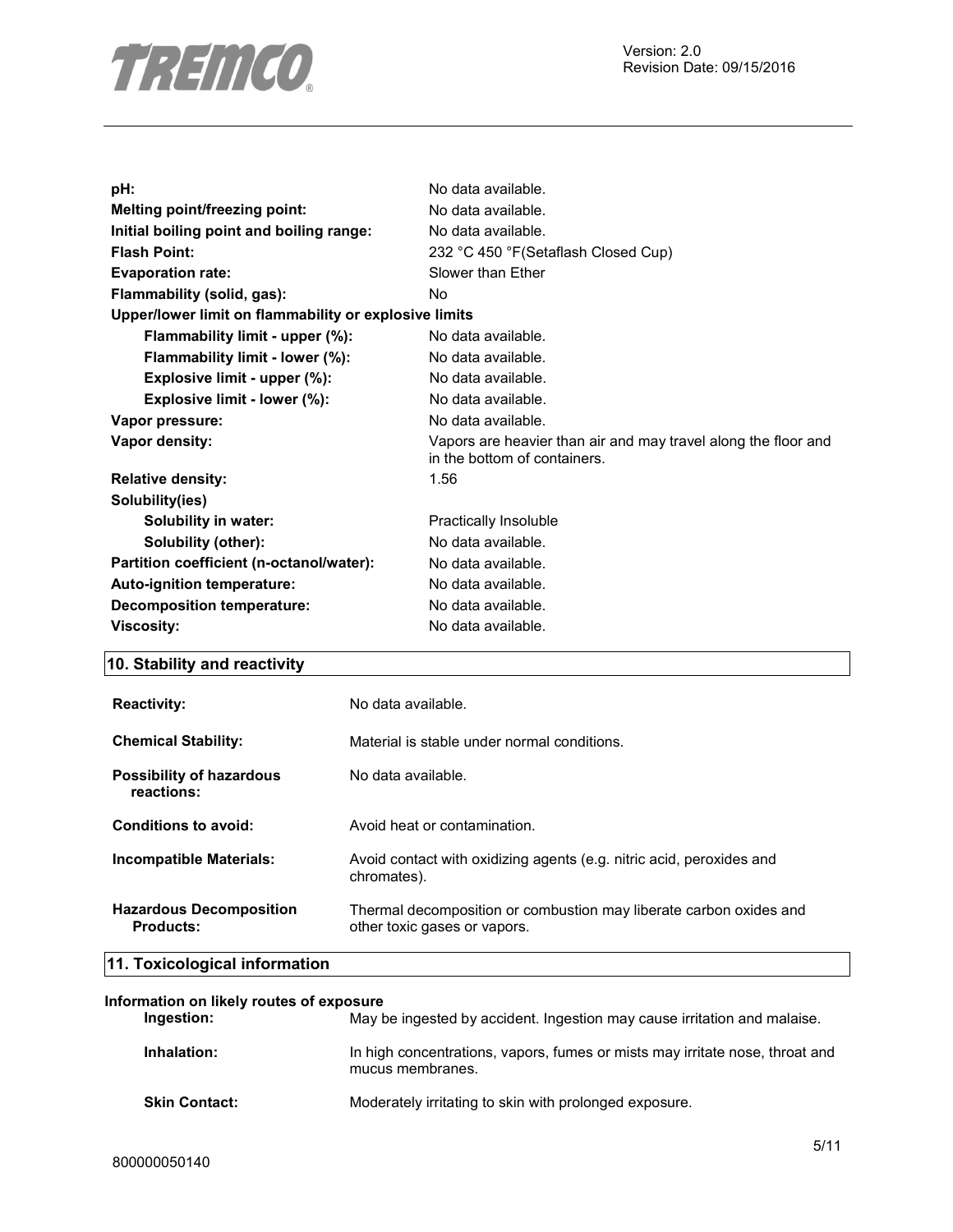

Version: 2.0 Revision Date: 09/15/2016

| Eye contact:                                                                                                 | Eye contact is possible and should be avoided.       |
|--------------------------------------------------------------------------------------------------------------|------------------------------------------------------|
| Information on toxicological effects                                                                         |                                                      |
| Acute toxicity (list all possible routes of exposure)                                                        |                                                      |
| Oral<br><b>Product:</b>                                                                                      | No data available.                                   |
| Dermal<br><b>Product:</b>                                                                                    | No data available.                                   |
| <b>Inhalation</b><br><b>Product:</b>                                                                         | No data available.                                   |
| <b>Repeated dose toxicity</b><br><b>Product:</b>                                                             | No data available.                                   |
| <b>Skin Corrosion/Irritation</b><br><b>Product:</b>                                                          | No data available.                                   |
| Specified substance(s):<br>Carbon Black                                                                      | in vivo (Rabbit): Experimental result, Key study     |
| <b>Serious Eye Damage/Eye Irritation</b><br>Product:<br>No data available.                                   |                                                      |
| Specified substance(s):<br>Carbon Black                                                                      | in vivo (Rabbit, 24 - 72 hrs): Not irritating        |
| <b>Respiratory or Skin Sensitization</b><br><b>Product:</b>                                                  | No data available.                                   |
| Carcinogenicity<br>Product:                                                                                  | Suspected of causing cancer.                         |
| IARC Monographs on the Evaluation of Carcinogenic Risks to Humans:                                           |                                                      |
| Carbon Black                                                                                                 | Overall evaluation: Possibly carcinogenic to humans. |
| US. National Toxicology Program (NTP) Report on Carcinogens:<br>No carcinogenic components identified        |                                                      |
| US. OSHA Specifically Regulated Substances (29 CFR 1910.1001-1050):<br>No carcinogenic components identified |                                                      |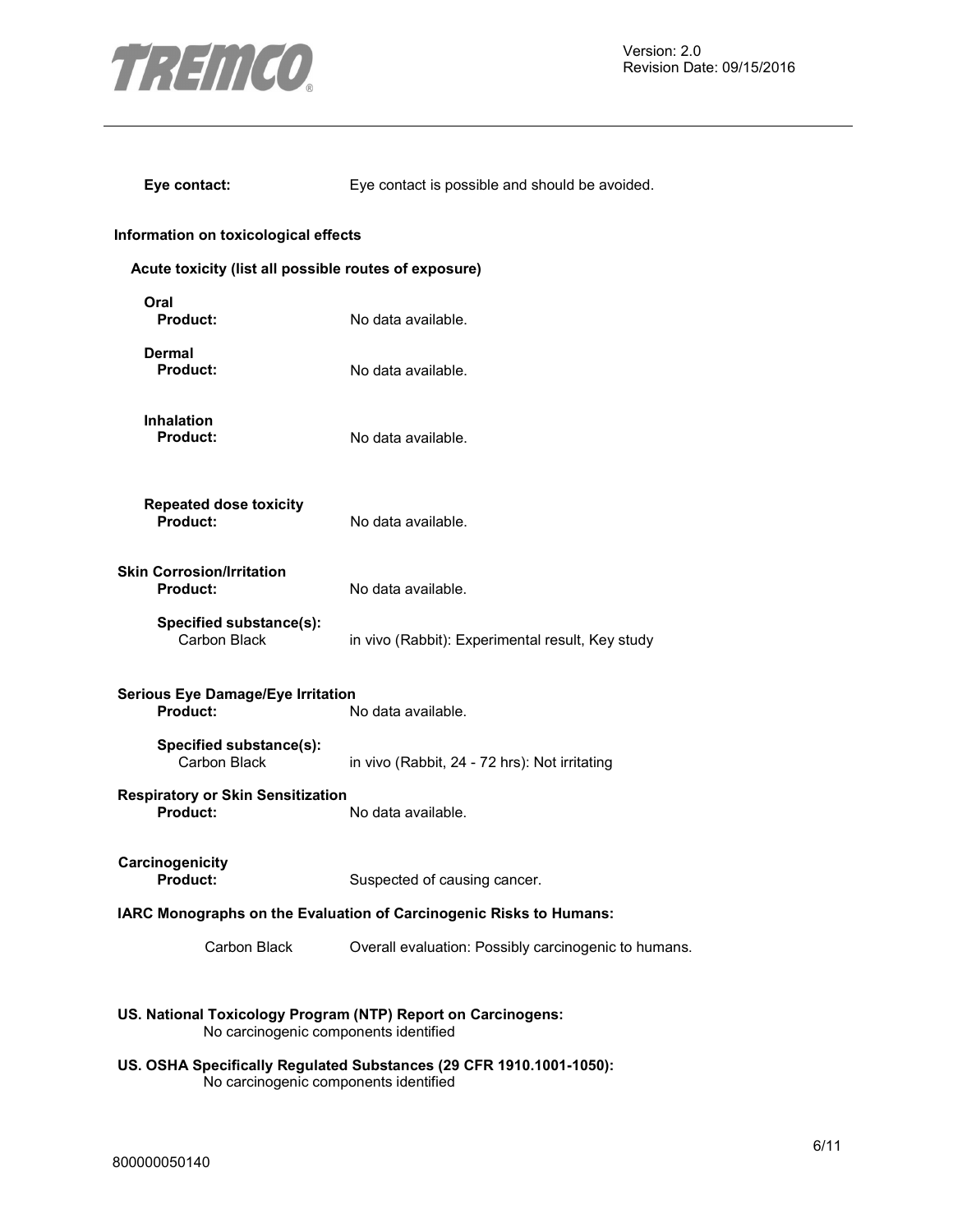

# **Germ Cell Mutagenicity**

| In vitro<br>Product:                                           | No data available. |
|----------------------------------------------------------------|--------------------|
| In vivo<br>Product:                                            | No data available. |
| <b>Reproductive toxicity</b><br>Product:                       | No data available. |
| Specific Target Organ Toxicity - Single Exposure<br>Product:   | No data available. |
| Specific Target Organ Toxicity - Repeated Exposure<br>Product: | No data available. |
| <b>Aspiration Hazard</b><br>Product:                           | No data available. |
| Other effects:                                                 | No data available. |

# **12. Ecological information**

# **Ecotoxicity:**

| Acute hazards to the aquatic environment:            |                                                       |
|------------------------------------------------------|-------------------------------------------------------|
| Fish<br><b>Product:</b>                              | No data available.                                    |
| <b>Aquatic Invertebrates</b><br><b>Product:</b>      | No data available.                                    |
| Chronic hazards to the aquatic environment:          |                                                       |
| Fish<br><b>Product:</b>                              | No data available.                                    |
| Specified substance(s):<br>Carbon Black              | NOAEL (Salmo sp., 30 d): 17 mg/l QSAR QSAR, Key study |
| <b>Aquatic Invertebrates</b><br><b>Product:</b>      | No data available.                                    |
| <b>Toxicity to Aquatic Plants</b><br><b>Product:</b> | No data available.                                    |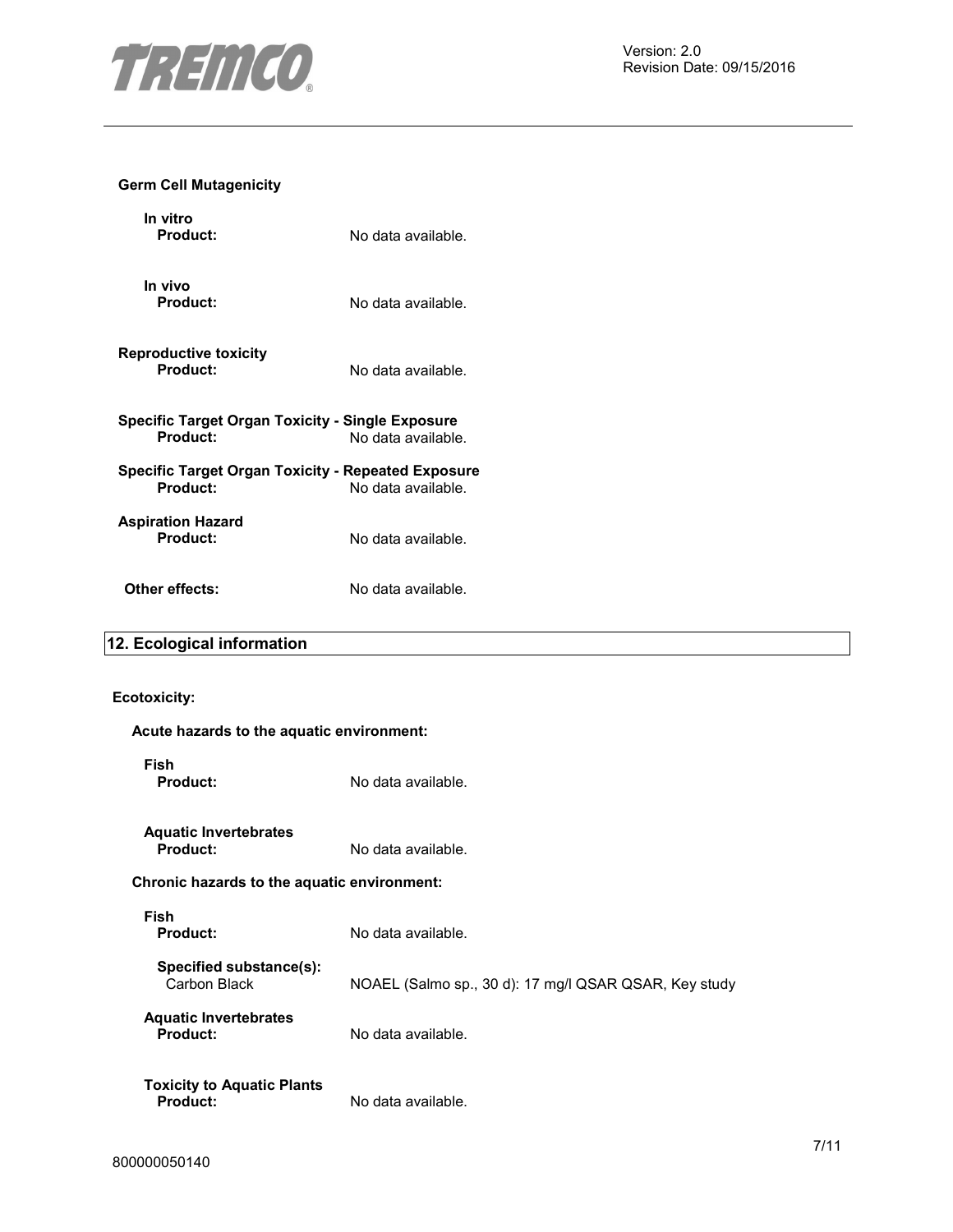

| <b>Persistence and Degradability</b>                                                        |                                                                                                                                                                               |
|---------------------------------------------------------------------------------------------|-------------------------------------------------------------------------------------------------------------------------------------------------------------------------------|
| <b>Biodegradation</b><br>Product:                                                           | No data available.                                                                                                                                                            |
| <b>BOD/COD Ratio</b><br><b>Product:</b>                                                     | No data available.                                                                                                                                                            |
| <b>Bioaccumulative Potential</b><br><b>Bioconcentration Factor (BCF)</b><br><b>Product:</b> | No data available.                                                                                                                                                            |
| Partition Coefficient n-octanol / water (log Kow)<br><b>Product:</b>                        | No data available.                                                                                                                                                            |
| <b>Mobility in Soil:</b>                                                                    | No data available.                                                                                                                                                            |
| <b>Other Adverse Effects:</b>                                                               | Very toxic to aquatic organisms.                                                                                                                                              |
| 13. Disposal considerations                                                                 |                                                                                                                                                                               |
| <b>Disposal instructions:</b>                                                               | Dispose of waste at an appropriate treatment and disposal facility in<br>accordance with applicable laws and regulations, and product<br>characteristics at time of disposal. |
| <b>Contaminated Packaging:</b>                                                              | No data available.                                                                                                                                                            |
| 14. Transport information                                                                   |                                                                                                                                                                               |
| TDG:                                                                                        |                                                                                                                                                                               |
| Not Regulated                                                                               |                                                                                                                                                                               |
| <b>CFR / DOT:</b>                                                                           |                                                                                                                                                                               |

Not Regulated

### **IMDG:**

Not Regulated

# **15. Regulatory information**

### **US Federal Regulations**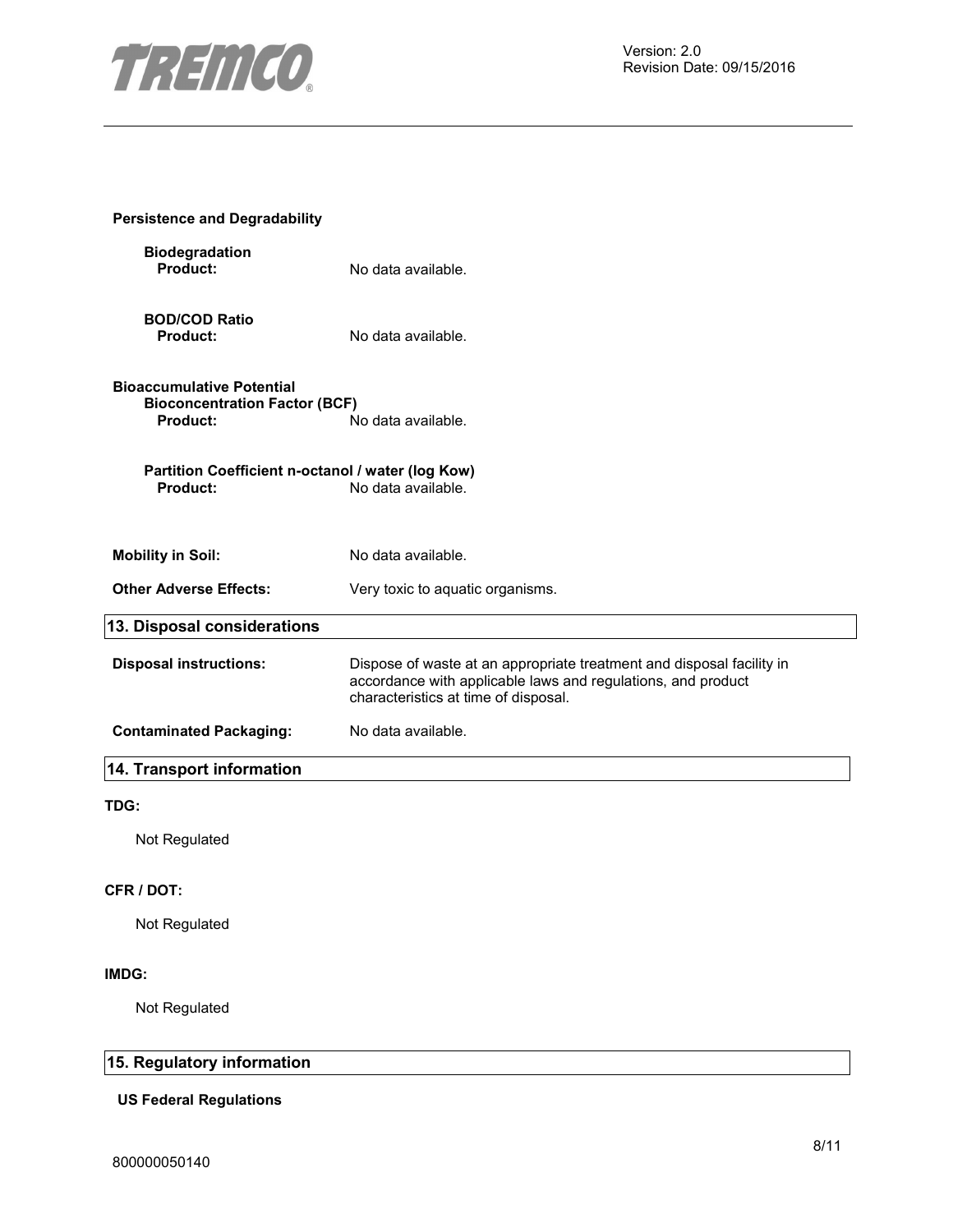

#### **TSCA Section 12(b) Export Notification (40 CFR 707, Subpt. D)**  None present or none present in regulated quantities.

**US. OSHA Specifically Regulated Substances (29 CFR 1910.1001-1050)**  None present or none present in regulated quantities.

### **CERCLA Hazardous Substance List (40 CFR 302.4):**

### **Chemical Identity Reportable quantity**

#### **Superfund Amendments and Reauthorization Act of 1986 (SARA)**

**Hazard categories**  Delayed (Chronic) Health Hazard

**SARA 302 Extremely Hazardous Substance**  None present or none present in regulated quantities.

**SARA 304 Emergency Release Notification Chemical Identity Reportable quantity** Diisodecyl phthalate

# **SARA 311/312 Hazardous Chemical**

Carbon Black

**Threshold Planning Quantity** 500 lbs

### **SARA 313 (TRI Reporting)**

None present or none present in regulated quantities.

**Clean Water Act Section 311 Hazardous Substances (40 CFR 117.3)**  None present or none present in regulated quantities.

**Clean Air Act (CAA) Section 112(r) Accidental Release Prevention (40 CFR 68.130):**  None present or none present in regulated quantities.

### **US State Regulations**

#### **US. California Proposition 65**

This product contains chemical(s) known to the State of California to cause cancer and/or to cause birth defects or other reproductive harm.

### **US. New Jersey Worker and Community Right-to-Know Act**

**Chemical Identity** Carbon Black

### **US. Massachusetts RTK - Substance List**

**Chemical Identity** Carbon Black

### **US. Pennsylvania RTK - Hazardous Substances**

#### **Chemical Identity**

Diisodecyl phthalate Carbon Black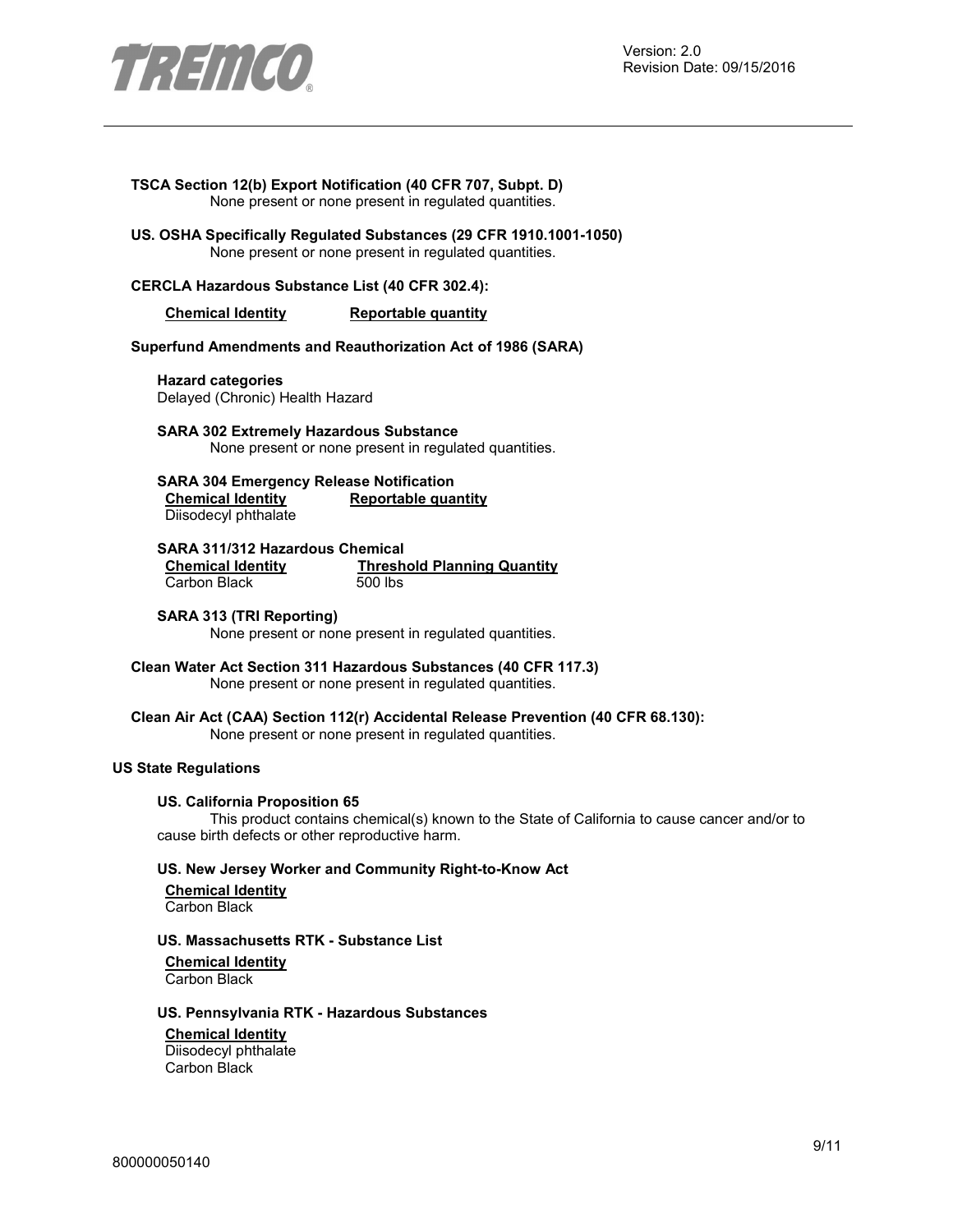

| US. Rhode Island RTK<br><b>Chemical Identity</b><br>Diisodecyl phthalate     |         |                                                                                           |
|------------------------------------------------------------------------------|---------|-------------------------------------------------------------------------------------------|
| <b>Other Regulations:</b>                                                    |         |                                                                                           |
| <b>Regulatory VOC (less water</b><br>and exempt solvent):<br>VOC Method 310: | $0$ g/l |                                                                                           |
|                                                                              | 0.00%   |                                                                                           |
| <b>Inventory Status:</b><br>Australia AICS:                                  |         | All components in this product are listed on or<br>exempt from the Inventory.             |
| Canada DSL Inventory List:                                                   |         | All components in this product are listed on or<br>exempt from the Inventory.             |
| EINECS, ELINCS or NLP:                                                       |         | All components in this product are listed on or<br>exempt from the Inventory.             |
| Japan (ENCS) List:                                                           |         | One or more components in this product are<br>not listed on or exempt from the Inventory. |
| China Inv. Existing Chemical Substances:                                     |         | All components in this product are listed on or<br>exempt from the Inventory.             |
| Korea Existing Chemicals Inv. (KECI):                                        |         | All components in this product are listed on or<br>exempt from the Inventory.             |
| Canada NDSL Inventory:                                                       |         | One or more components in this product are<br>not listed on or exempt from the Inventory. |
| Philippines PICCS:                                                           |         | All components in this product are listed on or<br>exempt from the Inventory.             |
| US TSCA Inventory:                                                           |         | All components in this product are listed on or<br>exempt from the Inventory.             |
| New Zealand Inventory of Chemicals:                                          |         | All components in this product are listed on or<br>exempt from the Inventory.             |
| Japan ISHL Listing:                                                          |         | All components in this product are listed on or<br>exempt from the Inventory.             |
| Japan Pharmacopoeia Listing:                                                 |         | One or more components in this product are<br>not listed on or exempt from the Inventory. |